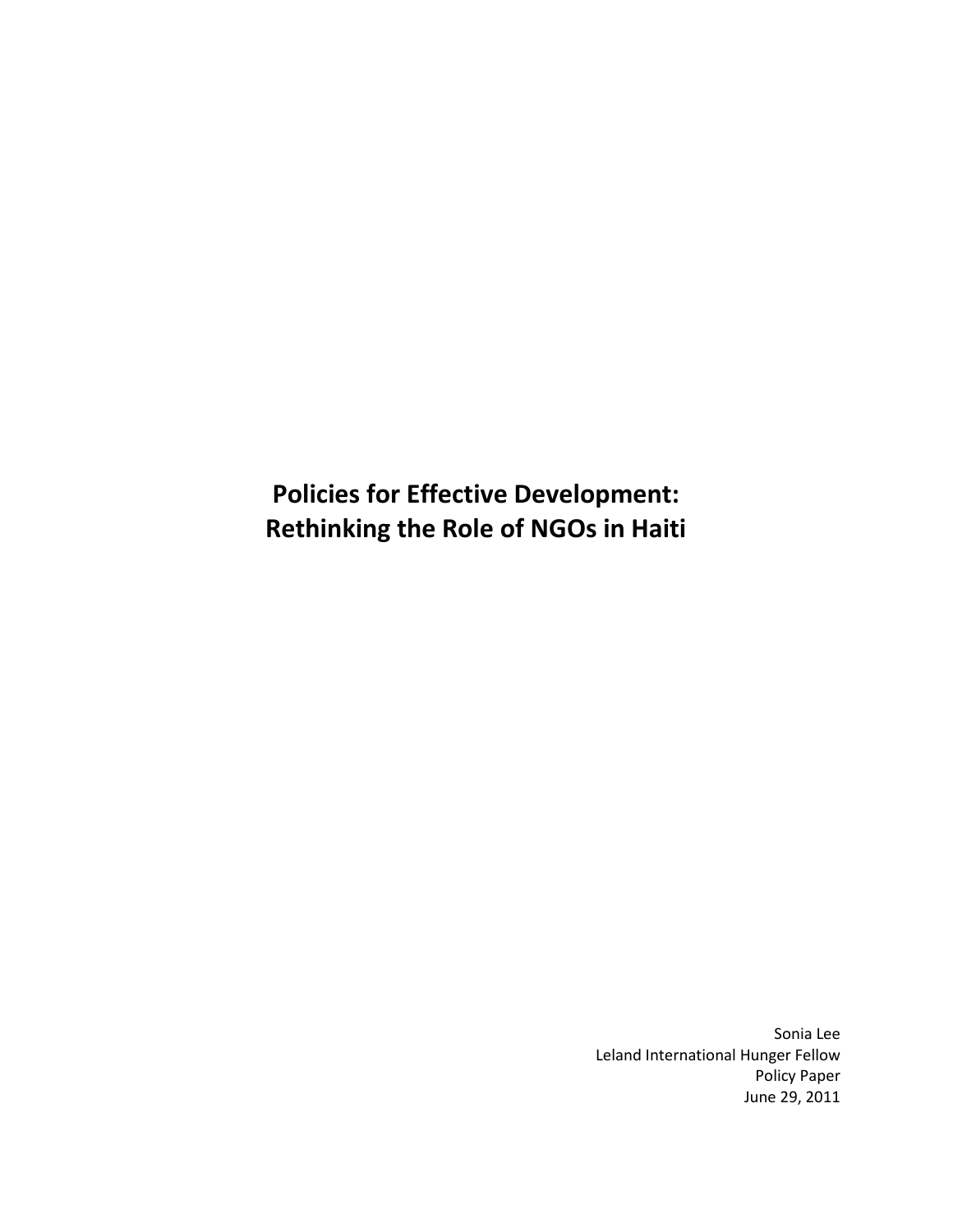## **Executive Summary**

Non-governmental Organizations (NGOs) have a crucial role to play in the development of Haiti.<sup>1</sup> NGOs deliver much-needed services to the Haitian population, including health care, education, food assistance and microfinance. While the work of NGOs has undoubtedly provided relief and support to the Haitian people, the presence of NGOs in Haiti also has negative impacts.

As they often have larger capacity and more resources than the Haitian government, NGOs have inadvertently created a parallel system which is better resourced and executed than the public system. The parallel system established by NGOs and their abundance in the country has resulted in Haiti being frequently called the "Republic of NGOs".  $^2$  However, NGOs are left to operate with little oversight and accountability to the government and their work is often fragmented and uncoordinated. Further, foreign donors are giving funds directly to NGOs over the Haitian government due to fears of corruption and political crises. Thus, NGOs have gained more leverage in how development efforts are shaped and implemented in the country. Yet the activities of NGOs may not always align with the country's priorities.

Given its limited capacity, weak public institutions and lack of resources, the Haitian State is inevitably reliant on NGOs to provide the services that it is not able to. Yet continued reliance on NGOs and foreign assistance indisputably impedes the sustainable development and sovereignty of Haiti. Thus, the Haitian government is caught in a cycle that impairs the longterm development needs of the country in order to address the immediate needs of its population.

As the recent events in Haiti, including the January 2010 earthquake, flooding and current cholera epidemic have shown, effective development requires more than the presence of NGOs. For development assistance to work, the role that NGOs play in development needs to be redefined and new strategies to support the sustainable development of Haiti must be devised, including 1) coordinating NGO activities; 2) aligning NGO priorities with government priorities; 3) renewing strategies for aid effectiveness; and 4) building the capacity of the public sector. NGOs should focus on long-term solutions that are centered on strengthening and supporting the public sector.

Appropriate international and domestic policies are needed to guide and regulate how NGOs function and support development in Haiti. Foreign assistance policies should be designed to ensure that a major focus of NGO activities is shifted to building up the capacity of Haiti's government and the public sector. With renewed global attention and promised foreign aid, there is a great opportunity now to rebuild Haiti in a smarter and more sustainable way that respects Haiti's sovereignty and increases its own ability to improve the lives of its population.

l <sup>1</sup> For research purposes, NGOs refer mainly to international organizations. Local NGOs also exist in Haiti, but often do not have the same scope and level of funding as international NGOs.

<sup>2</sup> United States Institute of Peace (2010). Haiti: A Republic of NGOs? (Peace Brief 23).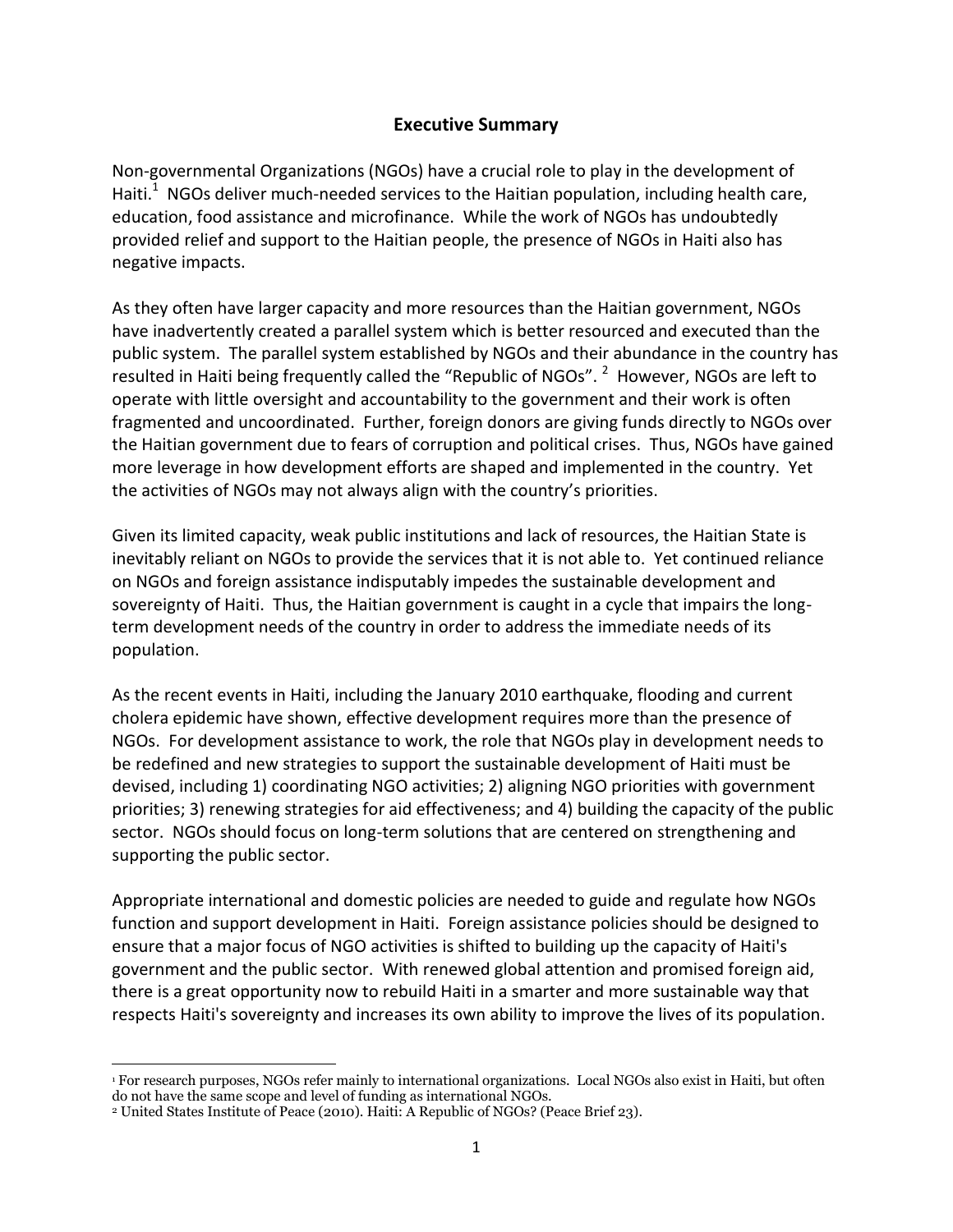#### **Recommendations:**

The following are recommendations on how NGOs, donors and the Haitian government can most effectively work together:

- *1. Non-Governmental Organizations (NGOs)*
	- Require effective engagement of the Government of Haiti in program design and implementation of NGO activities
	- Conduct reassessment of NGOs development strategy

#### *2. Donors*

- Develop a funding policy that strengthens the capacity of partner countries
- Comply with the Paris Declaration on Aid Effectiveness and the Accra Agenda for Action
- Reduce the level of funds channeled to NGOs at the expense of the Haitian Government

#### *3. Government of Haiti (GoH):*

- Develop a national policy on NGOs
- Establish a coordinating mechanism for NGOs
- Conduct a participatory and transparent process for identifying the country's development priorities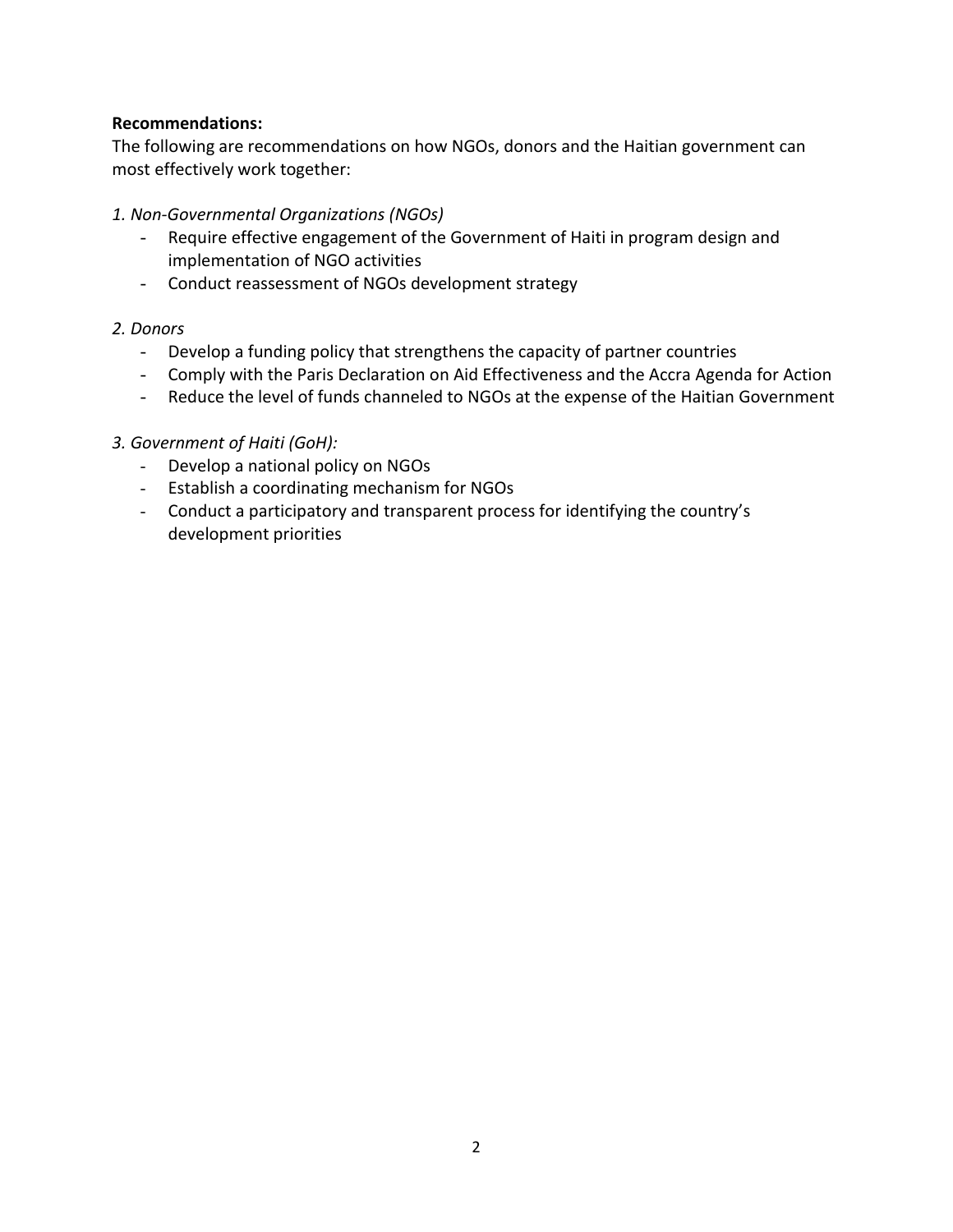# **POLICIES FOR EFFECTIVE DEVELOPMENT: RETHINKING THE ROLE OF NGOs IN HAITI**

## **I. Introduction**

Non-Governmental Organizations (NGOs) have a crucial role to play in the development of Haiti. Given the limited capacity and resources of the Government of Haiti (GoH), NGOs deliver much-needed services to the Haitian population, including health care, education, food assistance and microfinance. In some cases, NGOs work directly with the government by providing technical assistance and budget support to the public sector.

While the work of NGOs has undoubtedly provided relief and support to the Haitian people, the presence of NGOs in Haiti also has negative impacts. As they often have larger capacity and more funding resources than the Haitian government, NGOs have inadvertently created a parallel system that is better resourced and executed than the public system. Consequently, NGOs are viewed as more adept than the public sector, and a large number of the Haitian population, particularly those living in impoverished conditions, relies heavily on them for essential social services. This further exacerbates the low level of confidence that the local population, foreign donors and development partners have in the government and the public sector as a whole. The parallel system established by NGOs and their abundance in the country has resulted in Haiti being frequently called the "Republic of NGOs". <sup>3</sup> However, NGOs are left to operate with little oversight and accountability to the government and their work is often uncoordinated and fragmented.

The presence of NGOs continually undermines the capacity of the Haitian State, rather than investing in long-term efforts that would encourage strong leadership, self-sufficiency, country ownership and sustainability. Furthermore, citing reasons of corruption and political crises, foreign donors have often bypassed the Haitian government and given funds directly to NGOs. Thus, NGOs have gained more leverage in how development efforts are shaped and implemented in the country. But the activities of NGOs are often designed to meet the objectives of their respective institutions, and may not always align with the country's priorities.

In the end, Haiti's government has been criticized for not taking a stronger role in coordinating and monitoring the activities of NGOs. Given their limited capacity, weak public institutions and lack of resources, the Haitian State is inevitably reliant on NGOs to provide the services that it is not able to. Yet their continued reliance on NGOs and foreign assistance indisputably impedes the development and sovereignty of Haiti. Thus, the Haitian government is caught in a cycle that struggles to address the immediate needs of its population and the long-term development needs of the country.

Effective development in Haiti requires more than the presence of NGOs. For development assistance to work, a rethinking about the role that NGOs play in development is needed. NGOs must develop long-term solutions that are centered on the public sector, which include forging

 $\overline{a}$ <sup>3</sup> United States Institute of Peace, 2010.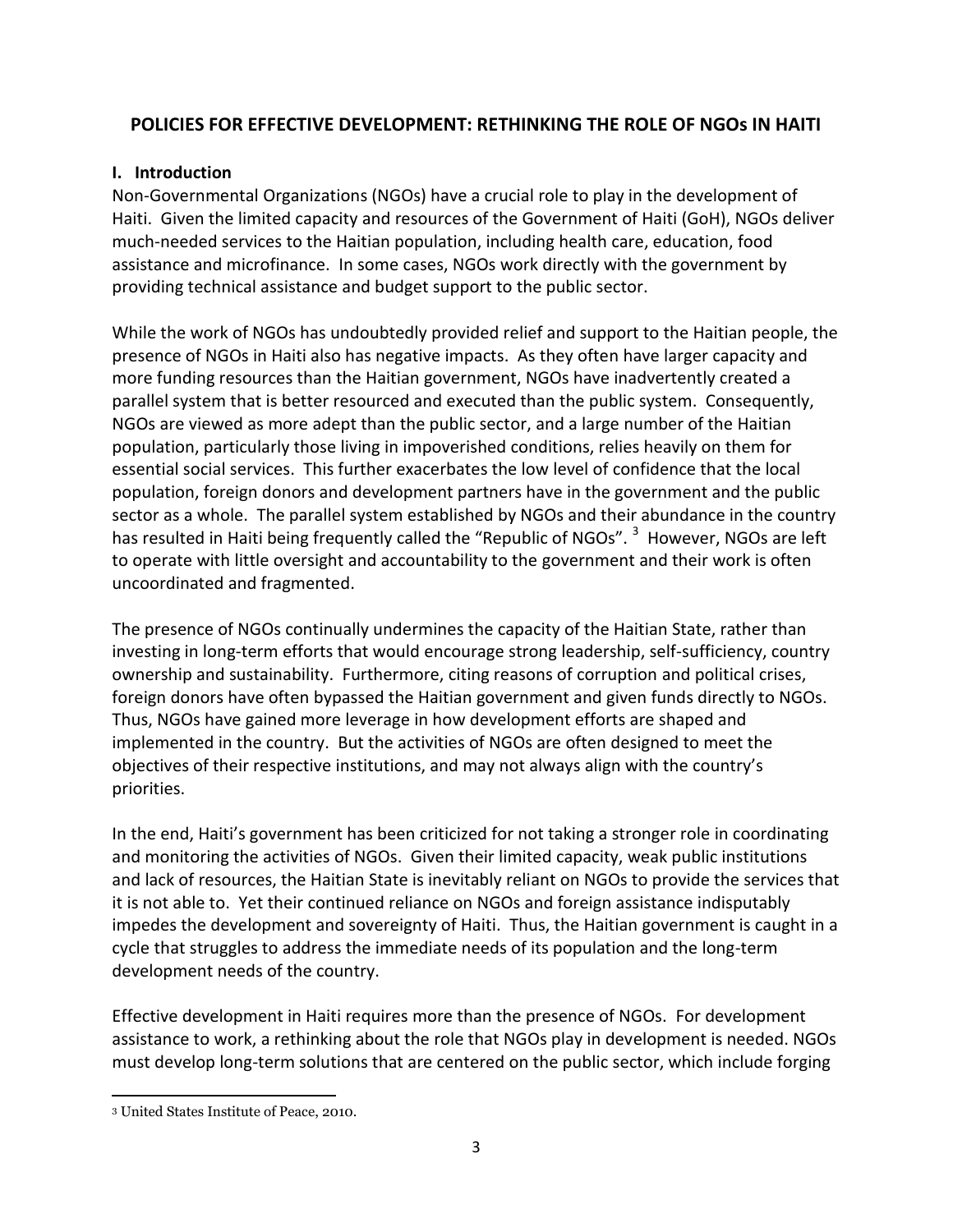equitable partnerships with the GoH, engaging in programmatic activities that align with the country's priorities, strengthening public institutions and providing financial support directly to the National Budget. Further, the work of NGOs needs to be coordinated and monitored to avoid duplication and wasting of resources and ensure accountability. In order to do so, both international and domestic policies are needed to guide and regulate how NGOs can most effectively function and support sustainable development in Haiti. Policies on foreign assistance and NGOs can be developed or changed to ensure that investing in the capacity of Haiti's government and the public sector is a central goal.

Given the recent events in Haiti, including the January 2010 earthquake, flooding and current cholera epidemic, global attention on Haiti has been renewed, including an influx of new NGOs into the country, scaling up of efforts by existing NGOs and immense promises of aid by the global community. The devastation of these consecutive events has contributed to an already difficult situation in Haiti; yet it also presents a major opportunity to design and implement development efforts in a smarter and sustainable way. While NGOs remain an important part of Haiti's recovery and continued development, a true rethinking is needed about how NGOs could be more effective in development efforts, and lessen the negative impacts that their presence creates in Haiti.

#### **II. Background**

#### *Country Context*

Haiti is the poorest country in the Western Hemisphere with one of the worst human development indicators in the Latin America/Caribbean region.<sup>4</sup> Since its independence in 1804, Haiti has been wracked with political instability, 33 coup d'états, two U.S. occupations, a brutal dictatorship and military regimes, which have all contributed to the deterioration of the public infrastructure and widespread poverty in the country. In 1990, Haiti held its first democratic presidential elections, but the first democratically-elected president was overthrown two times by coups d'etat, in 1991 and 2004. Eighty percent of the population lives under the poverty line.<sup>5</sup> Further, there is an incredible inequality of income distribution - 66 percent of the nation's wealth is concentrated among just 4 percent of the population.<sup>6</sup> Massive deforestation and the loss of the agricultural sector have further isolated the rural population, which has led to large urban migration and densely-populated slums vulnerable to disease, ill health, violence and high unemployment

Traditionally, Haiti is an agrarian society, and farming has served as a primary source of livelihoods and food production in the country. However, in the 1980s and 90s, in response to donor pressure to globalize, Haiti's development focus shifted from domestic agricultural production to producing foods for export and reducing tariffs on imports, particularly from the

 $\overline{\phantom{a}}$ <sup>4</sup> UNDP. International Human Development Indicators: Haiti. Retrieved on June 7, 2011 from <http://hdrstats.undp.org/en/countries/profiles/HTI.html> .

<sup>5</sup> CIA World Factbook. Haiti: Economy. Retrieved on June 8, 2011 from

<https://www.cia.gov/library/publications/the-world-factbook/geos/ha.html> .

<sup>6</sup> Pan American Health Organization (PAHO), 2010. Haiti: Population Health Assessment. Prior to the 2010 Earthquake.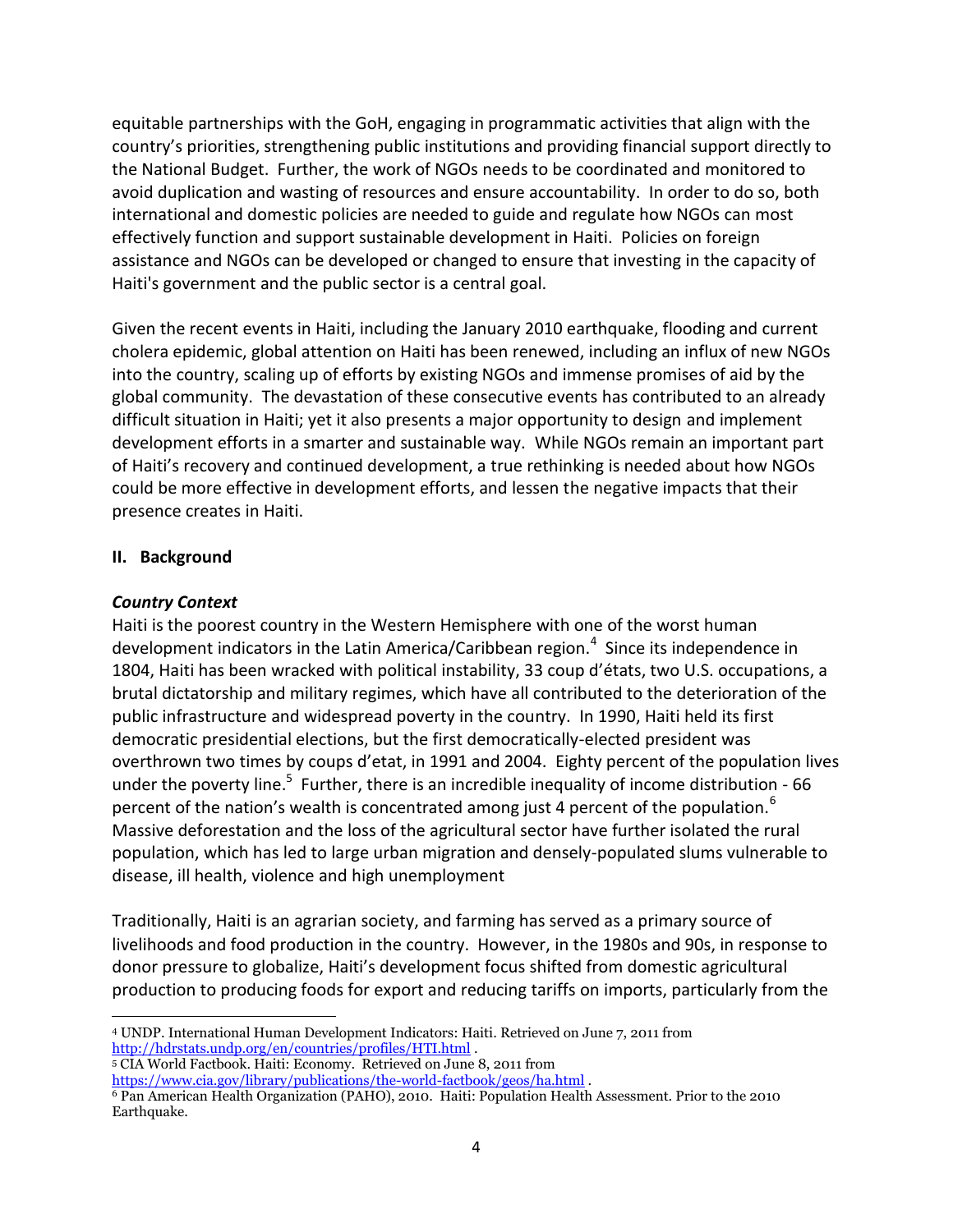United States.<sup>7</sup> As a result, Haiti was flooded with US-subsidized imports, such as rice, which had a devastating effect on the country. Presently, the agricultural sector constitutes 26 percent of Haiti's gross domestic product (GDP), whereas in the 1970s it made up over half of the GDP.<sup>8</sup> In fact, former US President Bill Clinton told the Senate Foreign Relations Committee on March 10, 2010, *"Policies forcing the reduction of import tariffs may have been good for some of my farmers in Arkansas, but it has not worked [in Haiti]. It was a mistake…the lost capacity to produce a rice crop in Haiti to feed those people…because what I did."*<sup>9</sup> Additionally, loans from international financial institutions, such as the Inter-American Development Bank, IMF and World Bank, imposed conditions on Haiti that required privatization of public utilities, a highly productive state resource that generated half a billion dollars annually,<sup>10</sup> and on "costsaving measures" that reduced resources for social services.<sup>11</sup> Thus, for many decades, resources that could have been better directed to essential social services have been used to service Haiti's external debt. Yet these loans have done little to improve the lives of the majority of the Haitian poor. Further, although US\$1.2 billion of Haiti's debt was cancelled in 2009 under the Heavily Indebted Poor Countries (HIPC) program  $^{12}$ , the country still faces an external debt of  $$1.051$  billion.<sup>13</sup>

Predictably, the Haitian State is highly dependent on foreign aid. State-generated revenues are low, and corruption still remains a rampant problem within the public sector. Remittances serve as an "informal" but major contributor to the economy of the country. However, the recent economic crisis impacted the Haitian Diaspora, which affected the amount of remittances that were sent back home, leaving Haiti more dependent on foreign aid than ever. Following the January 2010 earthquake, reconstruction costs have been estimated at US\$11 billion. Foreign donors have pledged US\$9 billion, though a majority of the money has yet to reach Haiti.

## *The NGO Effect in Haiti*

It is estimated that the number of Non-Governmental Organizations (NGOs) operating in Haiti ranges from 3,000 to as many as 10,000. $^{14}$  Haiti has the second highest number of NGOs per capita in the world.<sup>15</sup> Aid groups provide four-fifths of social services, and NGOs may account

<sup>11</sup> Over half of Haiti's debt were for loans received during Haiti's dictatorships, particularly the Duvalier father-son dictatorships from 1957-1986. From Jubilee USA, "Haiti's Debt Cancellation". Retrieved on June 17, 2011 from <http://www.jubileeusa.org/jubilee-act/haiti-debt-cancellation-resolution/resources-on-haitis-debt.html> <sup>12</sup> International Monetary Fund (IMF), 2010. Haiti: Debt Statistics and IMF Support. Retrieved on June 17, 2011 fro[m http://www.imf.org/external/np/country/2010/012710.htm](http://www.imf.org/external/np/country/2010/012710.htm) .

l

 $<sup>7</sup>$  NYU School of Law Center for Human Rights and Global Justice, Partners in Health, RFK Center for Justice and</sup> Human Rights, Zanmi Lasante, 2011. "Sak Vid Pa Kanpe. The Impact of U.S. Food Aid on Human Rights in Haiti." <sup>8</sup> CHRGJ, PIH, RFK Center, Zanmi Lasante, 2011.

*<sup>9</sup> DemocracyNow!. "We Made a Devil's Bargain": Fmr. President Clinton Apologizes for Trade Policies that Destroyed Haitian Rice Farming". Broadcast April 1, 2010. [http://www.democracynow.org/2010/4/1/clinton\\_rice](http://www.democracynow.org/2010/4/1/clinton_rice)* <sup>10</sup> Schuller, Mark. Haiti's CCI: The Tail Wagging the Dog?. Retrieved on June 8, 2011 from [http://www.haitianalysis.com/economy/haiti percentE2 percent80 percent99s-cci-the-tail-wagging-the-dog](http://www.haitianalysis.com/economy/haiti%E2%80%99s-cci-the-tail-wagging-the-dog)

<sup>13</sup> Under the Heavily Indebted Poor Countries (HIPC) program, the International Monetary Fund (IMF) and Inter-American Bank (IDB) agreed to write off Haiti's debt, but the World Bank did not. On April 15, 2009, the US pledged US\$20 million to pay off the remainder of Haiti's debt to the World Bank.

<sup>15</sup> USIP, 2010.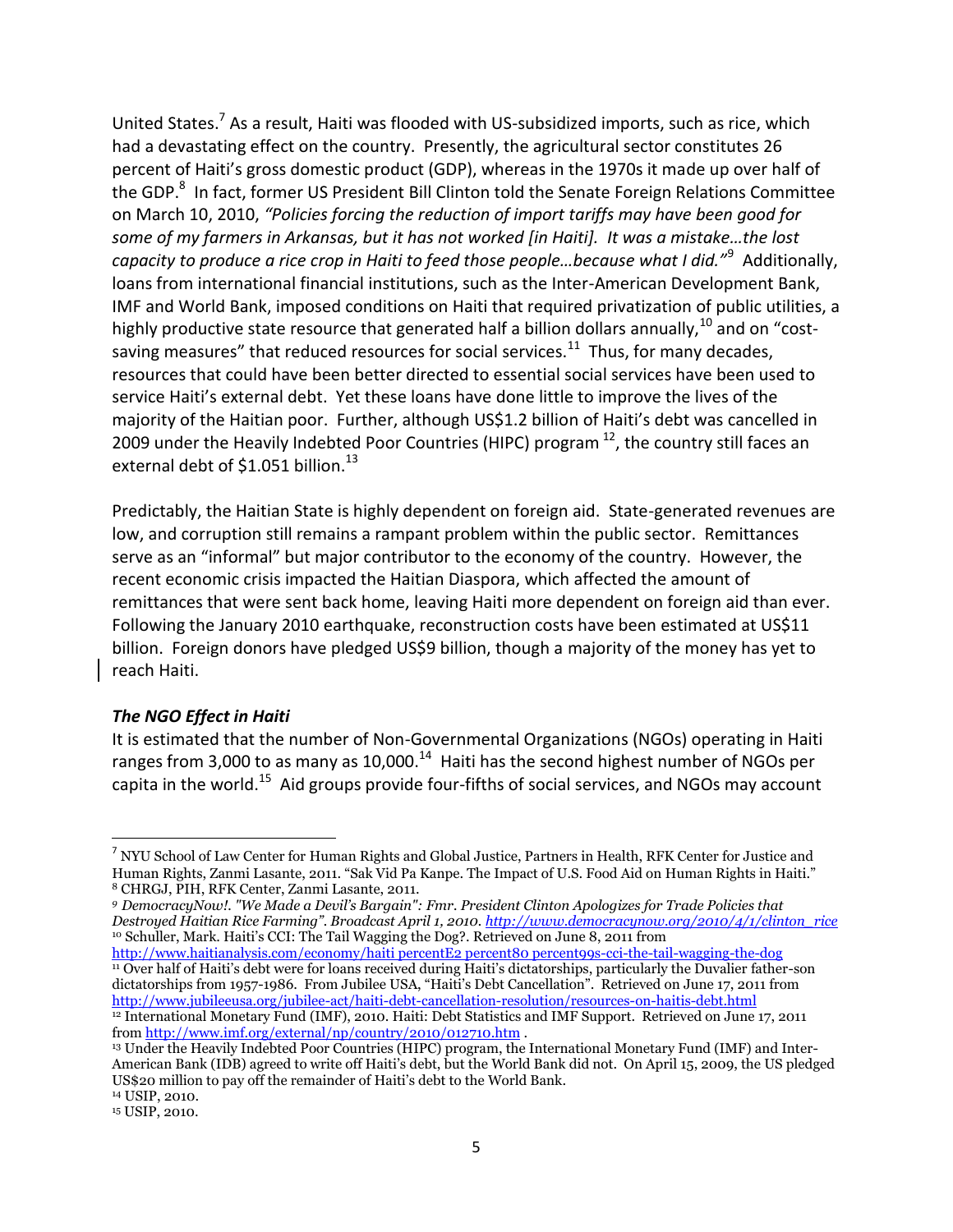for as much as a quarter of the gross domestic product.  $^{16}$  Given the limited capacity and lack of resources of the Haitian government, NGOs have been providing much needed services and support to the Haitian population, including health care, education, microfinance and food aid, as well as job creation. Inadvertently, NGOs have created a parallel system which is better resourced and executed than the public system. Consequently, NGOs are viewed as more adept than the public sector, and a large number of the Haitian population, particularly those living in impoverished conditions, relies heavily on them for essential social services.

Despite the large number of NGOs and their various activities in Haiti, they often operate with little oversight and accountability to the government. Although the GoH is technically the national authority for all sector activities, its authority is weak because of the lack of money and limited human resources. NGOs are generally left unmonitored, and it is difficult to know where and what activities are being implemented by all the NGOs in the country. Furthermore, the lack of coordination often leads to duplication of efforts, wasting of resources and less accountability. However, in some cases, NGOs will collaborate with the public sector on a certain project, where the project will sit within a Ministry. Although the Ministry technically should oversee and coordinate all the projects within its institution, its authority is weak due to its lack of financial and human resources. An NGO-funded project within a Ministry will be better resourced and staffed than most programs and departments within the Ministry. Inevitably, issues of authority between the Ministry and NGO will arise, and jealousy and resentment among the Ministry staff will come up, particularly for those departments that are lacking resources as compared to the NGO-funded projects.

Another effect of NGOs in Haiti is the "brain drain" from public institutions to the NGO sector. NGOs are able to recruit among well-educated Haitians, by offering better functioning and wellresourced systems and higher paying jobs, as compared to a highly-bureaucratic, poor functioning and resource-limited government setting. This is most apparent in the case of Haitian doctors. Haitian doctors, who have been trained by the State, are choosing to work in NGOs on various projects, rather than practice medicine in the public sector, particularly in the rural and hard-to-reach areas. Consequently, Haiti has a health workforce crisis, although it has invested in educating and training health workers, especially doctors. But ultimately, the population is the one who suffers, as there are not enough trained health professionals available to them. This internal "brain drain" further weakens the human and institutional capacity of the public sector, perpetuating the cycle.

Government corruption is also a major contributor to Haiti's weak public sector and poor infrastructure. As a result, foreign donors continue to channel money to NGOs for development purposes, rather than providing direct support to the government. In FY 2007- 2008, USAID spent \$300 million in Haiti, all of which was implemented through international NGOs.<sup>17</sup> In many cases, a single NGO project has more funds than the entire budget of a government ministry. Most recently, post-earthquake, the U.S. has pledged nearly \$10 billion

 $\overline{\phantom{a}}$ <sup>16</sup> De Cordoba, Jose. "Aid Spawns Backlash in Haiti." *Wall Street Journal,* November 12, 2010. <sup>17</sup> USIP, 2010.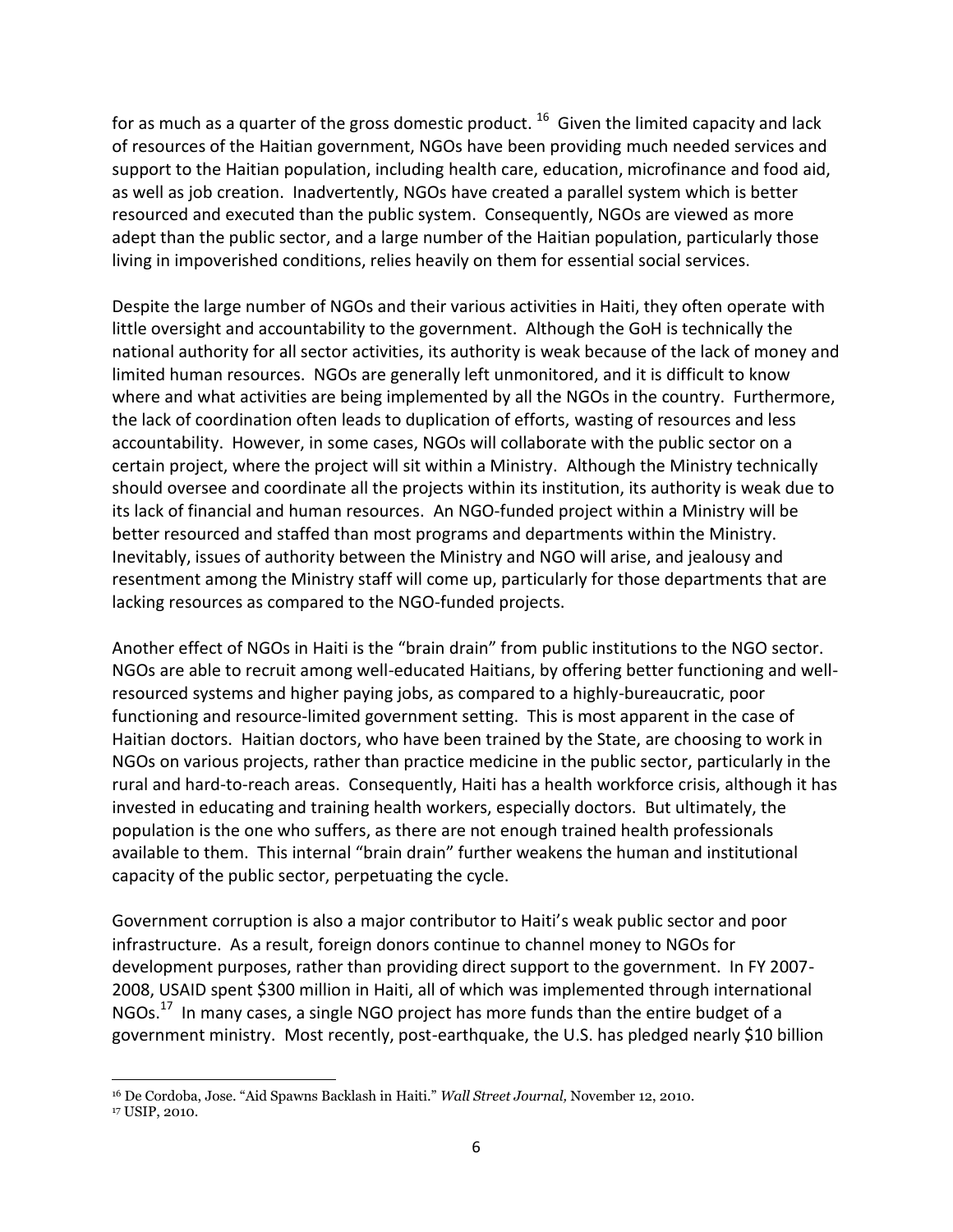to rebuild, but it is estimated that 70 percent of this year's money will be channeled through NGOs.<sup>18</sup> It is clear that stronger efforts to fight corruption are needed, and NGOs can play a major role by working in partnership with the Haitian State to build up its level of capacity to govern, including reinforcing systems of transparency and accountability.

Political crises in Haiti have also resulted in the channeling of funds to NGOs. For example, from 2001 to 2004, long-approved loans from the Inter-American Development Bank (IDB) were blocked by a US veto in response to disputed 2000 parliamentary elections. The three loans totaling US\$146 million were intended for health sector improvement, education reform, potable water enhancement, and road rehabilitation.<sup>19</sup> Although the seven parliamentarians in question stepped down, an international embargo on aid was placed on Haiti. As a result, humanitarian aid was now channeled through NGOs, which further crippled the resources and capacity of the State. Thus, putting an embargo on aid and giving money directly to NGOs had a significant impact on the capacity of the State to function and provide public services. The continued deterioration of the public sector has inevitably diminished the public trust and confidence in the government.

The impact of NGOs has been a concern for a long time. Although many have been in the country for over 50 years, it is evident that not much has changed to improve the lives of the majority of Haiti's population. The public infrastructure continues to deteriorate, the cost of living rises and the State is unable to provide the basic essential services to its people. Since the government lacks the capacity and money, NGOs continually play a crucial and often times life-saving role in Haiti. Yet as NGOs are constantly addressing the immediate needs of the people, they often do not have the time or money to create long-term solutions, which are more challenging and do not necessarily show immediate, quantifiable results. However, if NGOs continue to undermine or take over the role of the State, the government will not have the incentive to change and improve the system. Although there is still uncertainty whether the Haitian government can genuinely serve the needs of the country, it needs to have the chance to do so. As Haiti continues its transition to a democratic state, a strong and wellfunctioning public sector that is ultimately accountable to the Haitian population is crucial.

## **III. Rethinking the Role of NGOs**

Recent events in Haiti, including the January 2010 earthquake and current cholera epidemic, have highlighted the limited capacity of the Government of Haiti and the poorly coordinated efforts of NGOs in the country, as well as the continued impoverished state and vulnerability of the majority of the Haitian people. Thus, discussions around aid effectiveness need to reassess the role that NGOs play in development and devise ways that they can successfully support the sustainable development of Haiti.

**1. Coordination of NGOs:** The work of NGOs can be fragmented and lack coordination, which results in duplication of efforts and wasting of resources and becomes

 $\overline{a}$ <sup>18</sup> De Cordoba, 2010.

<sup>19</sup> Farmer P, Smith Fawzi MC, Nevil P. Unjust embargo of aid for Haiti. *Lancet* 2003; 361: 420-423.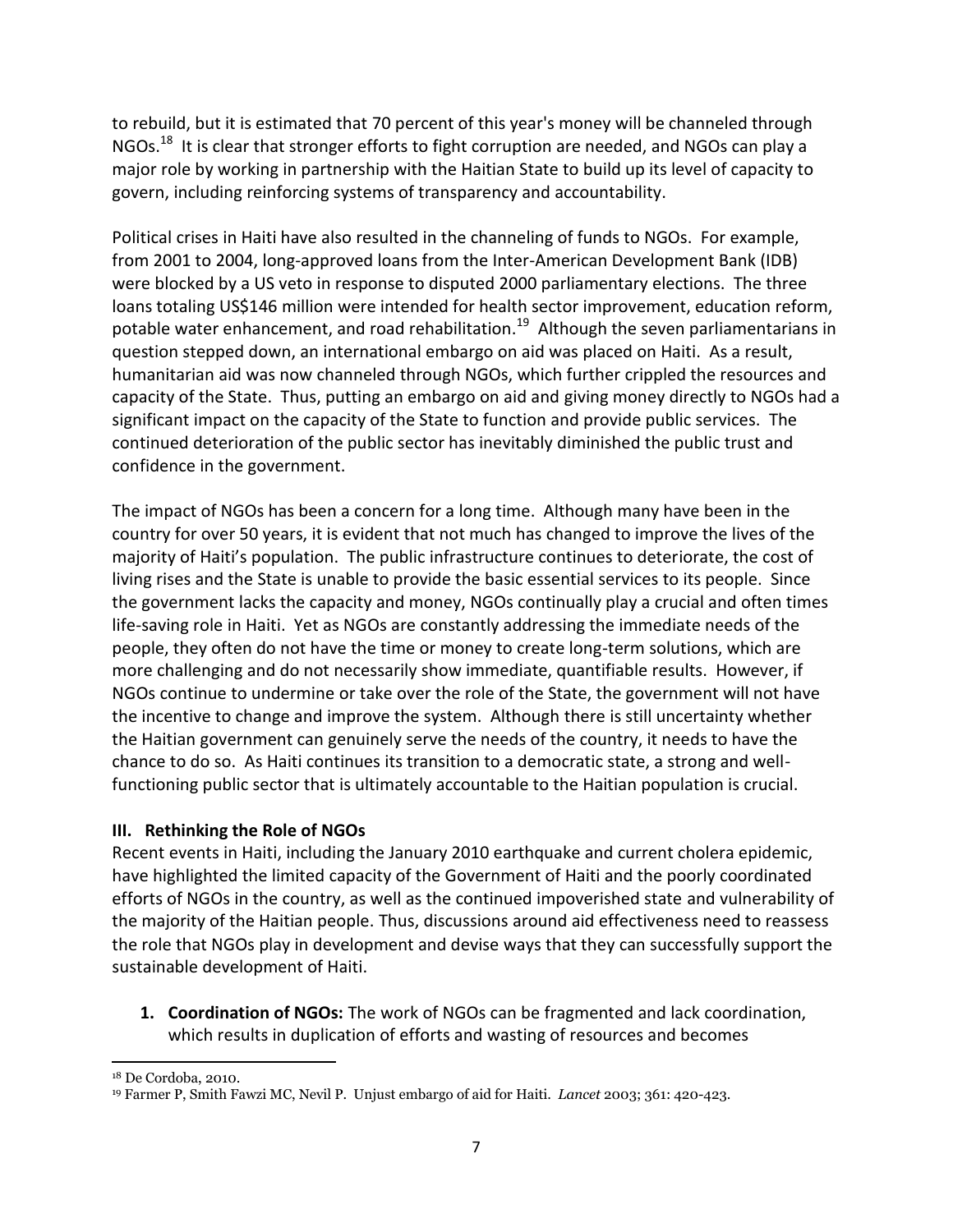unsustainable. The Haitian government may not have the resources to directly implement programs, but it does have the resources to oversee and coordinate NGO activities.<sup>20</sup> National and internal policies within organizations that require the coordination of efforts can also be another effective strategy to create a positive impact by NGOs in Haiti.

- **2. Aligning Priorities:** Often times, NGOs are focused on providing direct services to address immediate needs, and their priorities may differ from the priorities of the GoH. Thus, NGOs need to engage with the Haitian government in order to ensure their work aligns with the long-term priorities of the Haitian government. However, the priorities of the country must be clearly defined so that key stakeholders, such as donors and NGOs, understand what the government needs from them. Further, the country's priorities must be comprehensive and identified through a participatory and transparent process that reflects the primary needs of the country.
- **3. Aid Effectiveness:** International agreements, such as the Paris Declaration on Aid Effectiveness and the Accra Agenda for Action, have been endorsed by more than 100 signatories, including the United States and Haiti.<sup>21</sup> The agreements call for strengthening the public sector, country ownership and the coordination of efforts and offer a strong framework for designing effective development strategies. Furthermore, a NGO Code of Ethics and Code of Conduct have been developed, which could be adopted and applied by NGOs around the world.<sup>22</sup> These codes could serve as guidance for NGOs to develop their own internal policies, which would focus on greater accountability and engaging the public sector in their work in Haiti.
- **4. Capacity Building:** Building the capacity of government undoubtedly takes time, but it is crucial in the sustainable development of Haiti. In the meantime, NGOs play an important role in providing much-needed services to the Haitian people. Additionally, NGOs have great expertise in many fields, and this expertise can be channeled into building the capacity of the public sector. Collaborations with the government could focus on rebuilding or scaling up the public infrastructure, rather than solely concentrating on the delivery of services or program interventions. This could be a more effective intervention by NGOs and donors, and have a lasting effect, as their presence in the country is more tenuous. Additionally, corruption is a huge problem, and it cannot be dismissed lightly. More incentives and support are needed to motivate real change within the public sector. Political will is a major factor in pushing things forward, and a genuine commitment to form equitable partnerships and relationships can also be motivating forces.

 $\overline{\phantom{a}}$ <sup>20</sup> USIP, 2010.

<sup>21</sup> Paris Declaration (2005) and Accra Agenda for Action (2008). Retrieved on June 9, 2011 at [http://www.oecd.org/document/15/0,2340,en\\_2649\\_3236398\\_35401554\\_1\\_1\\_1\\_1,00.html](http://www.oecd.org/document/15/0,2340,en_2649_3236398_35401554_1_1_1_1,00.html) . <sup>22</sup> World Association of Non-Governmental Organizations (WANGO), 2004. Code of Ethics and Conduct for NGOs. Retrieved on June 5, 2011 at<http://www.wango.org/codeofethics.aspx> .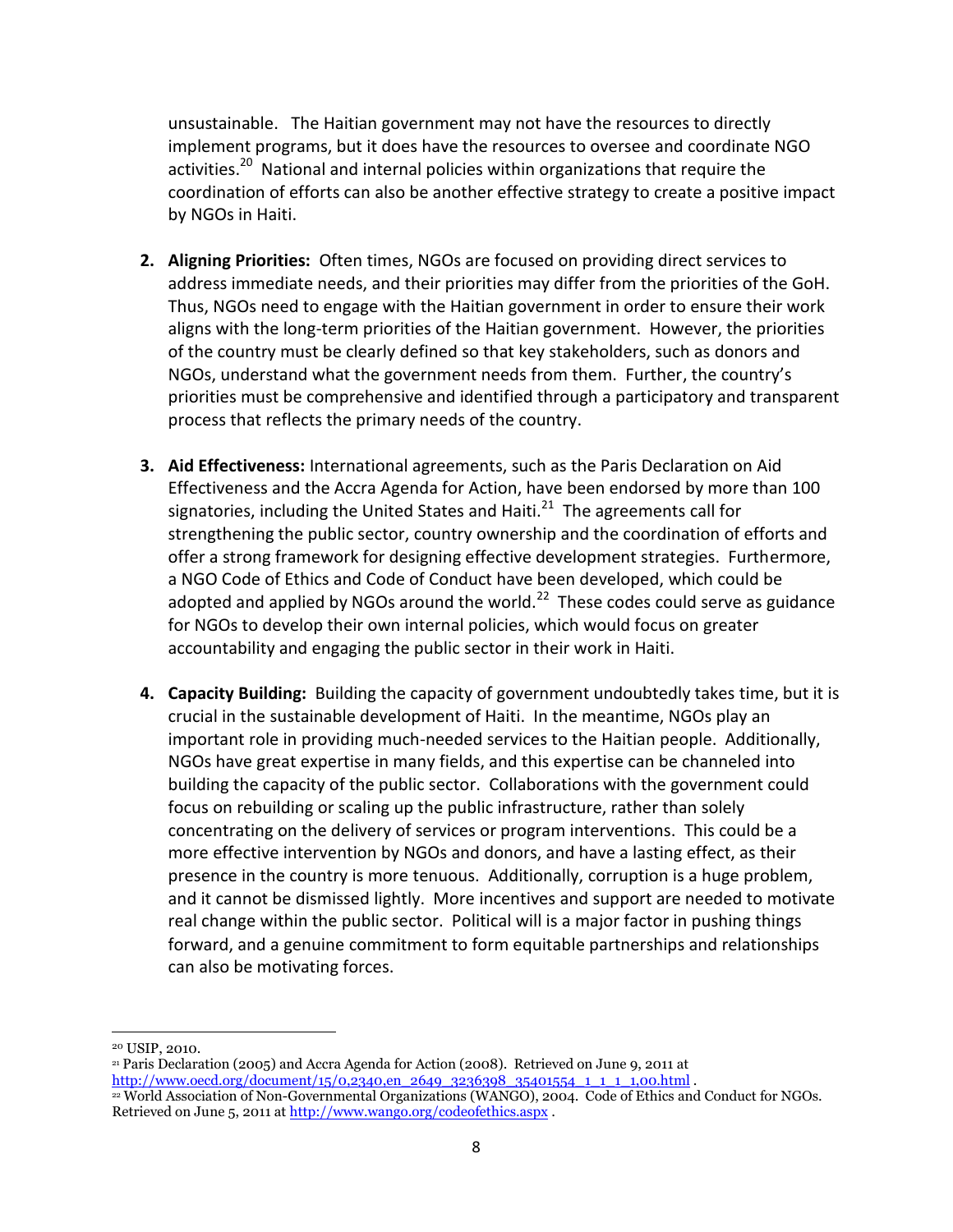There are some examples where both a NGO and foreign government have successfully partnered with the Haitian government. Zanmi Lasante, the Haiti-based affiliate of Partners in Health, has been providing health services to the poor in the Central Plateau region for over two decades. The organization established a solid, rural health care network in Haiti and worked independently of the government. However, Zanmi Lasante started to recognize the need to partner with the Ministry of Health and Population (MSSP) as a way to ensure sustainability, expand their reach in the rural areas and to improve the public health system. Presently, Zanmi Lasante, in partnership with MSPP, has rehabilitated several public hospitals and health centers, including a new teaching hospital in the provinces, and complemented the MSSP personnel with PIH-trained staff.<sup>23</sup> This type of private-public partnership serves as a good model because it puts into action long-term, sustainable strategies, which draw on the expertise of Zanmi Lasante, and engages the GoH to help rebuild the public health infrastructure of the country.

Another example of an equitable and effective partnership is the one between the Governments of Haiti and Cuba. Through Cuba's health diplomacy efforts, Haitian medical students are able to attend medical school in Cuba for free, with the only stipulation that once their studies are completed, they return to Haiti and serve in their communities. However, in the meantime, and to compensate for Haiti's weak public health system and its problem of brain drain, over 500 Cuban doctors and nurses have been placed in the rural and remote, hardto-reach areas throughout the country and are providing access to free health care services to the rural population.

## **IV. Recommendations**

NGOs cannot ignore the important role that the public sector plays and must engage it in their development efforts. In order to effectively deliver services and improve the lives of the Haitian people, equitable partnerships between NGOs and the government are needed, which focuses on capacity building, coordination and accountability in all aspects of planning, implementation and policymaking. The following are recommendations for how NGOs, donors and the Haitian government can most effectively work together:

# *1. Non-Governmental Organizations (NGOs):*

- **1) Require effective engagement of the GoH in program design and implementation of NGO activities:** To avoid developing parallel systems in Haiti and undermining the authority of the GoH, NGOs should individually or collectively develop a policy that ensures that a significant percentage of their work engages the public sector, serves to strengthen their capacity and establishes dedicated funding through collaborations and/or budget support. The policy should incorporate the principles of aid effectiveness. Further, input from the GoH, civil society groups and donors are needed.
- 2) **Conduct reassessment of NGOs development strategy:** NGOs should reassess their development strategies in order to understand their long-term impact on Haiti and to

l <sup>23</sup> Partners in Health. Zanmi Lasante/Haiti. Retrieved on June 10, 2011 at<http://www.pih.org/pages/haiti/>.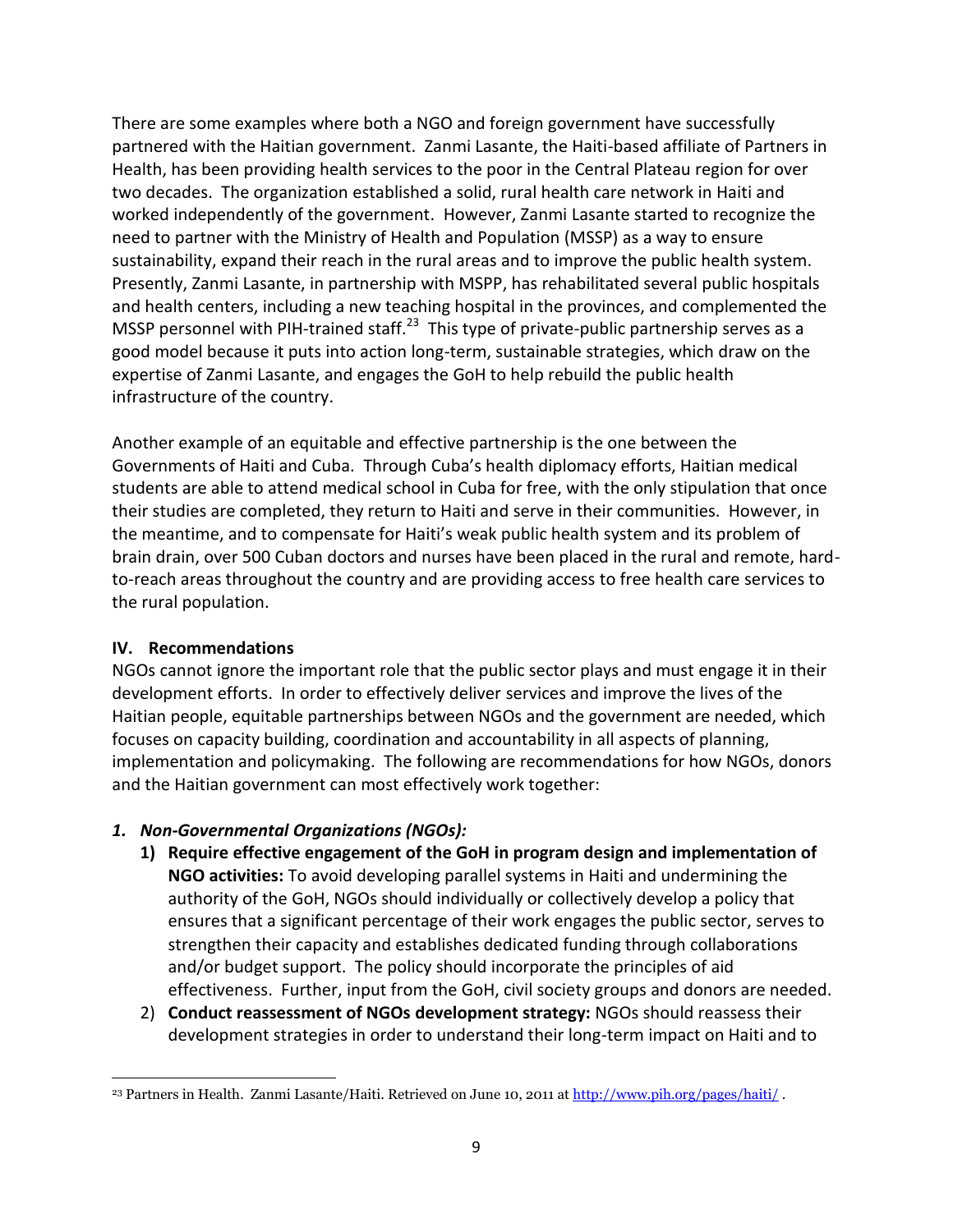ensure that they are effective, inclusive of the public sector and not hindering sustainable development.

## *2. Donors*

- 1) **Develop a funding policy that strengthens the capacity of partner countries:** Foreign donors can develop funding policies that will require a significant percentage of aid to be directed at strengthening the capacity of recipient countries, such as Haiti, so that it has the ability to take the lead in development efforts. Further, funding should be directed at supporting the national budget and in alignment with the national development strategies of Haiti.
- **2) Comply with the Paris Declaration on Aid Effectiveness and the Accra Agenda for Action:** The principles of aid effectiveness emphasize the need for strengthening the capacity of governments and alignment with their priorities. Therefore, policies that are developed should be infused with these principles and comply with international agreements, such as the Paris Declaration on Aid Effectiveness and the Accra Agenda for Action.
- **3) Reduce the amount of funds channeled to non-state actors, particularly NGOs, at the expense of the Haitian Government:** Although aid increased significantly between 2009 and 2010 for relief, recovery and development efforts, a majority of the funds still have been given to non-state actors.<sup>24</sup> For example, following the January 2010 earthquake, only 12 percent of recovery aid was given directly to the Haitian government through public institutions, while 55 percent was given to NGOs and other non-state institutions.<sup>25</sup> Further, 99 percent of relief aid was given to the Red Cross, bilateral and multilateral agencies, NGOs and private contractors.<sup>26</sup> Haiti depends heavily on foreign aid as a significant source of public financing. By channeling funds to NGOs and other non-state actors rather than the public sector, donors damage the capacity of the government. Thus, donors should direct more aid to the Haitian government, when appropriate. However, in cases where NGOs are the main recipients of foreign aid, donors should stipulate that NGOs support the public sector through capacity building and alignment of activities.

# *3. Government of Haiti (GoH):*

- 1) **Develop a national policy on NGOs:** Given the large number of NGOs in Haiti, the Government of Haiti needs to officially recognize the major role that NGOs play in delivery of essential services in the country. A national policy on NGOs needs to be developed that defines how they can most effectively serve the priorities of the country and the type of public-private partnership that is required to carry out development activities. Input from NGOs and donors are needed to develop this policy.
- 2) **Establish a coordinating mechanism for NGOs:** A national authority and/or coordinating mechanism needs to be established to monitor and regulate the activities of NGOs, and

 $\overline{a}$ <sup>24</sup> Office of the Special Envoy for Haiti. Has Aid Changed? Channeling assistance to Haiti before and after the earthquake. June 2011.

<sup>25</sup> Office of the Special Envoy for Haiti, 2011.

<sup>26</sup> Office of the Special Envoy for Haiti, 2011.